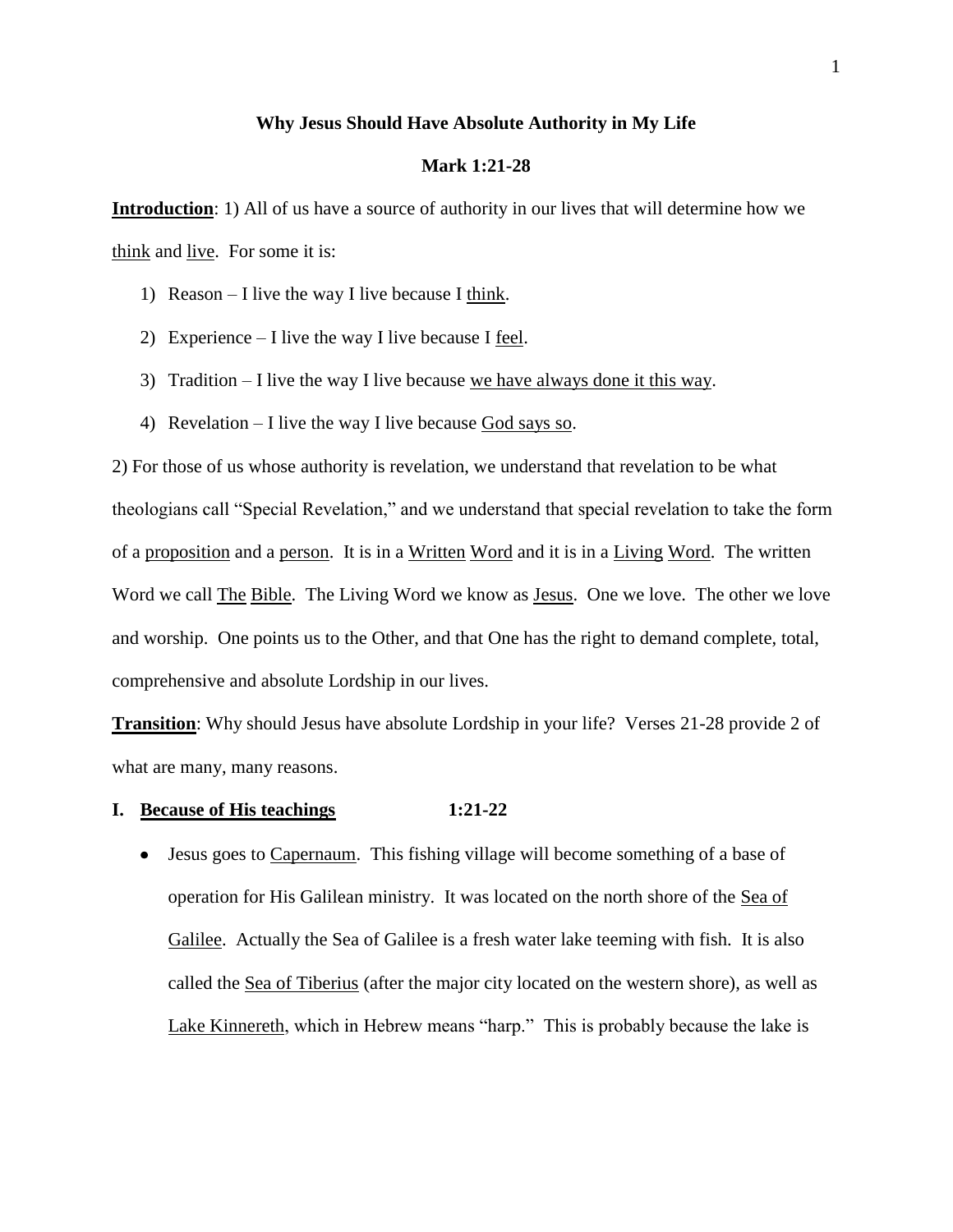roughly shaped like a harp. Seven miles wide and 13 miles long, it is nearly 700 feet below sea level. It is strikingly beautiful.

- Capernaum means "village of Nahum." It was a significant port and border town in Jesus' day with a mixed population of Jews, Gentiles and Roman soldiers and officials. It was well situated for Jesus to utilize as he would evangelize throughout the Galilee. Immediately, things kick into action.
	- 1) His teachings are astonishing. 1:21-22
		- On the Sabbath the Jewish day of worship. It began at Sundown on Friday and extended to the same on Saturday.
		- He entered the synagogue. Analogous to a local church building in our day, the  $\bullet$ synagogue was an assembly hall or auditorium where the Scriptures, and in particular the Torah, the Law, were read and taught. There was only one temple and that was in Jerusalem, but synagogues were scattered throughout the Mediterranean world wherever 10 or more Jewish males, 13 years of age or older, lived. Synagogues thus were Jewish meeting places for worship, education and community gatherings. There origin can probably be traced to the Babylonian exile after the temple of Solomon was destroyed in 586 B.C.
		- Mark tells us nothing about the content of Jesus' teaching in this passage, though  $\bullet$ the message summarized in 1:15 could give us a clue. Rather, his concern is to focus on the One who is teaching, His authority, and the astonishing response of the hearers.
		- Hearing the teaching of Jesus, the listeners were astonished, alarmed, taken back. There are reactions of fear and alarm. His teachings are disturbing in character.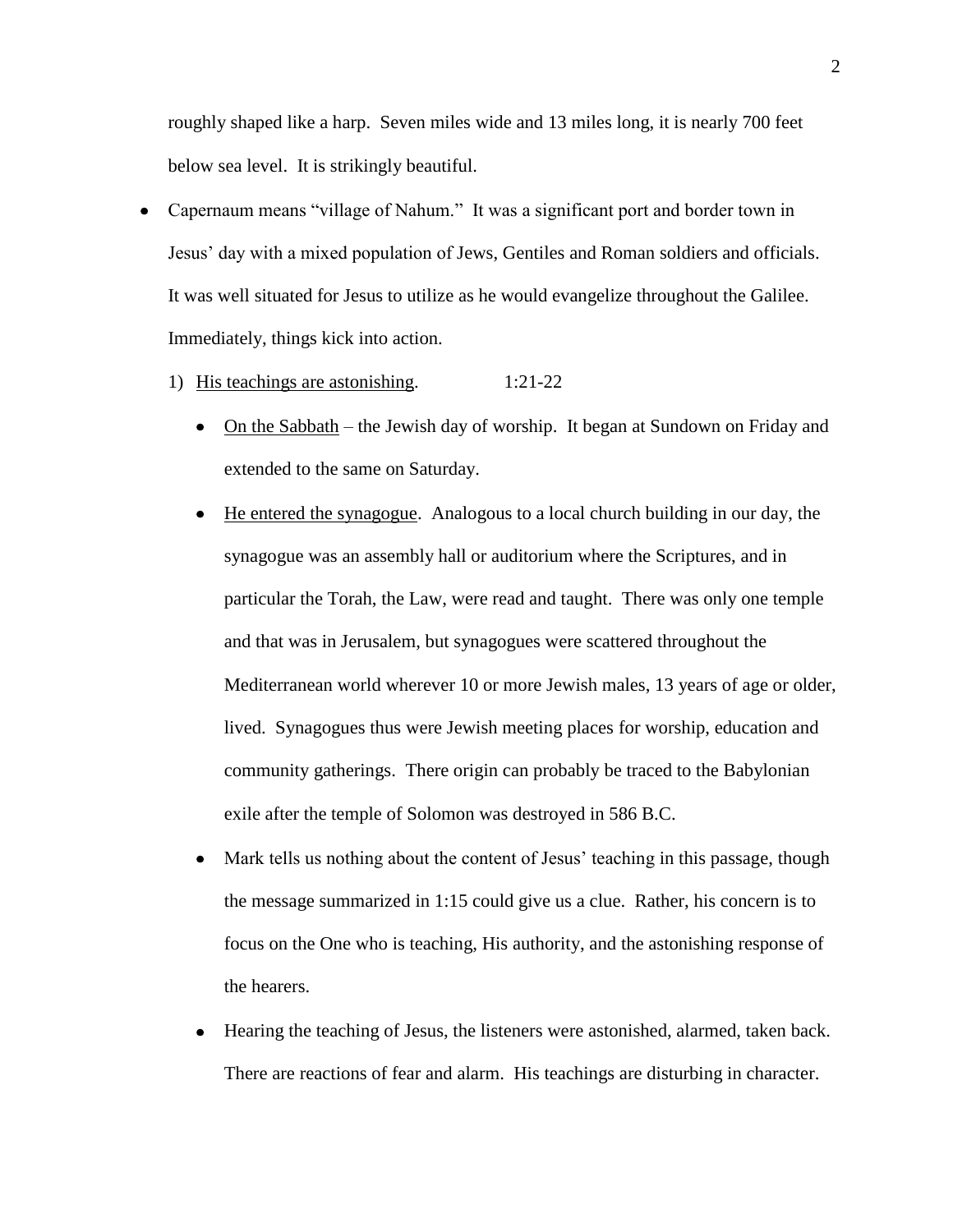- Today we might say, "they were blown away!"  $\bullet$
- 2) His teachings are with authority. 1:22,27
	- The people immediately saw a contrast between the teachings of Jesus and a  $\bullet$ group of religious educators Mark calls "the scribes." The scribes, also called "teachers of the law" and "lawyers," were skilled in the interpretation and exposition of the Torah, the Law of Moses. This much respected and celebrated group of scholars traced their origin back to Ezra (Ezra 7:6, 11). Later called "rabbis," they were deemed experts in the law who could render binding judgment on its interpretation. Edwards says they, "combined the offices of Torah professor, teacher and moralist, and civil lawyer, in that order. Their erudition and prestige reached legendary proportion by the first century, surpassing on occasions that of the high priest" (54). Many were Pharisees, though there were also Sadducees and priest among them. The Sanhedrin, the Jewish Supreme Court, was made up mostly of scribes.
	- They were admired and greatly respected. They were the religious elite, and it was an honor to sit under their instruction. However, in all 4 gospels, they will stand in opposition to Jesus and His ministry. Jesus will challenge, not the legitimacy of their office, but He will call out their legalism, hypocrisy and pride.
	- If some persons fear that they are too bad to be saved, this group ran the risk of believing that they were so good that they did not need to be saved! This is a perennial danger those raised in a highly religious context always face.
	- Verse 22 He taught as one who has authority not as the scribes.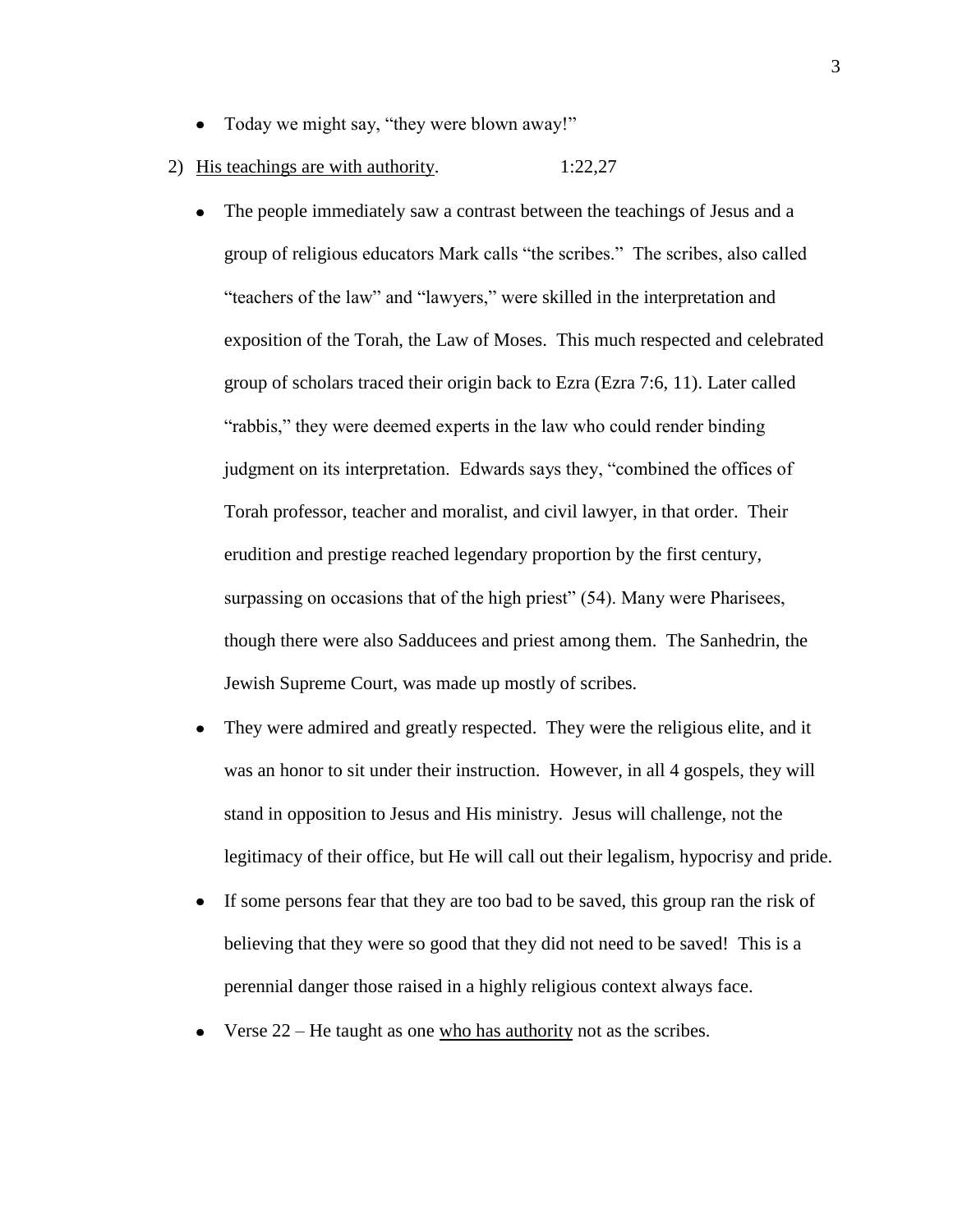Verse 27 – What is this? A new teaching with authority. The scribes derived their authority from the "traditions of the elders" (7:8-13), by quoting the fathers of Judiasm. Their authority came from quoting the famous and respected teachers who had preceded them. Not so with Jesus. He spoke like 1) one of the prophets and 2) His authority came directly from God, His Father (1:11).

- Lane says, "Jesus' word, presented with a sovereign authority, which permitted  $\bullet$ neither debate nor theoretical reflection, confronted the congregation with the absolute claim of God upon their whole person" (72).
- $\bullet$ The One who brings the teaching that astonishes and has authority is Himself the Christ, the Son of God. He has the right not only to decide what is true, He has the right to demand a decision.

**Transition**: Do you doubt this? Then note Mark's second compelling argument.

## **II. Because of His power over demons 1:23-28**

Verse 23 immediately introduces us to a situation that requires some questions to be asked and some explanations to be given. There is "a man with an unclean spirit." The more usual term for this being is "demon" (63X in the NT). Who or what is a demon?

# **Who Are Demons?**

- 1) The spirits of a pre-Adamic evil race.
- 2) The spirits of evil men.
- 3) Product of angels cohabitating with women in Genesis 6:1-4.
- 4) Fallen angels. (Best option)
	- Mark calls them "unclean spirits" 11 times, "demons" 13 times.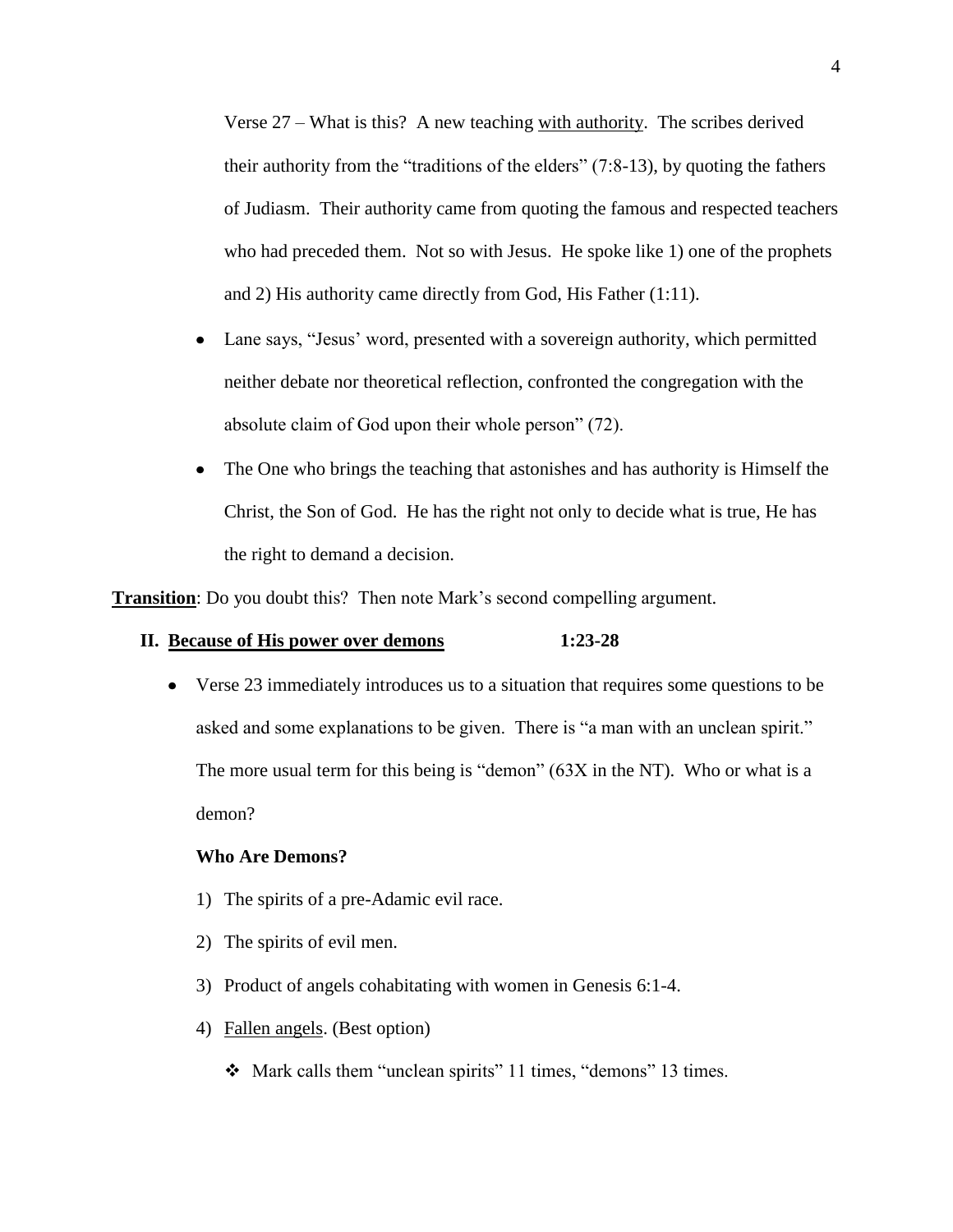### **What About Demons?**

- 1) Possible 1/3 of the angels fell with Satan (Rev. 12:4).
- 2) Some are free to roam now (Mark 1:21-34).
- 3) Some will be free to roam during the tribulation (Rev. 9:13-19).
- 4) Some are confined now never to roam (II Peter 2:4; Jude 6).
- 5) They are powerful personalities but not omnipotent (Mark 1:24).
- 6) Their activity may have increased during the time of Christ, and also again in the coming end time (see Rev. 6-19).
- 7) They are set up under Satan's control (Eph. 6:11-12), probably in rank, possibly in geography (Dan. 10:10-12).
- 8) They have authority and can promote disunity, false doctrine, inflict disease, cause mental difficulties, and hinder Christian growth.
- 9) Demons can oppress but not possess believers.
- So here is a demon-possessed man in of all places, a house of worship! Don't miss the significance of this reality for our own day!!! Now, note the response of the demon. There is great insight here.
- 1) Demons recognize Him 1:23-24
	- Upon seeing Jesus the demon cries out with 2 questions and a statement, "What have you to do with us, Jesus of Nazareth? Have you come to destroy us? I know who you are – the Holy One of God!"
		- 1) The demon recognizes Jesus in terms of His humanity and His deity.
		- 2) "Us" may refer to multiple demons in the man or the demonic realm as a whole who recognize the threat that Jesus is to their authority and power.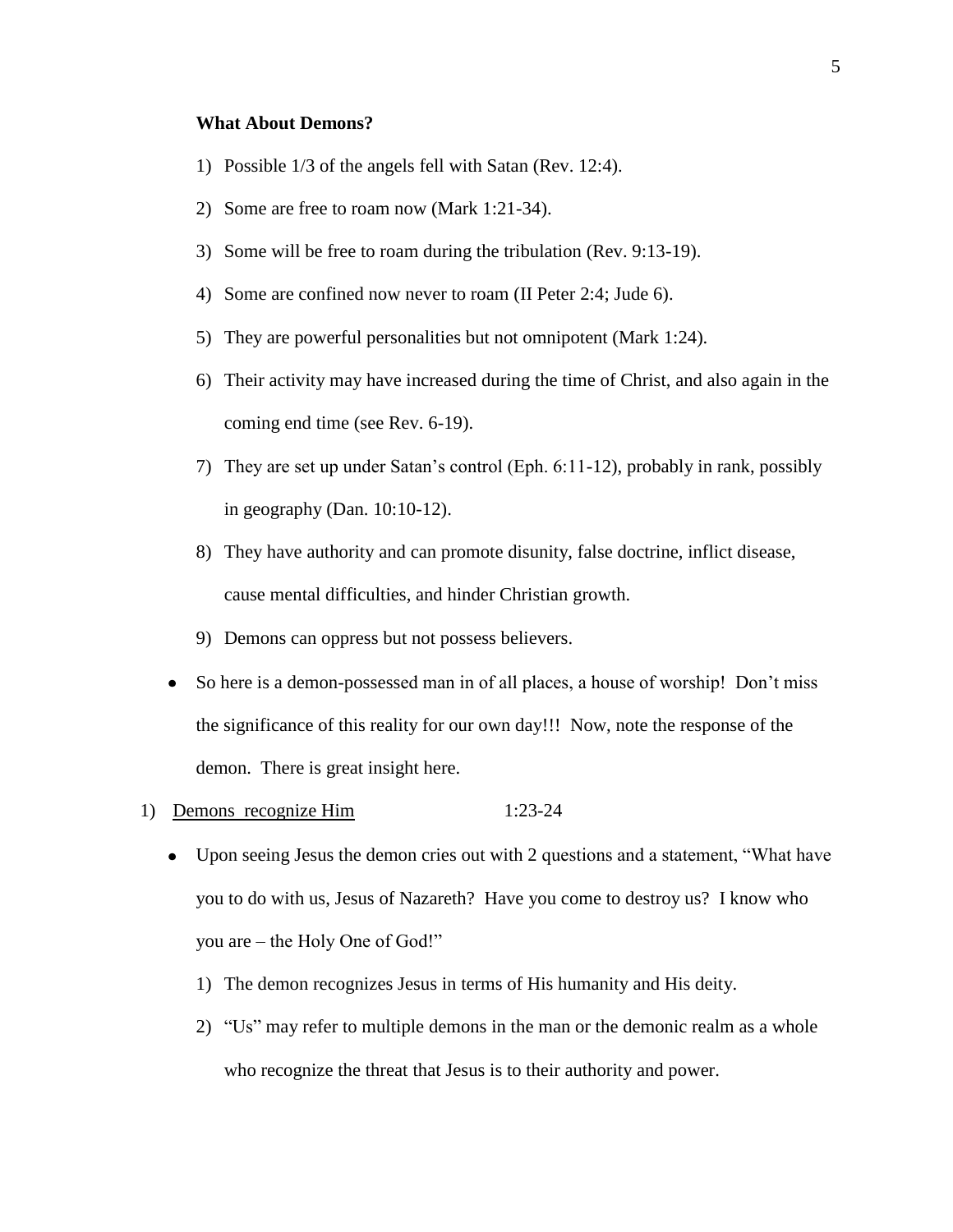- 3) Come to destroy? May be a declaration and not a question. They understand more clearly than humans that the Son of God's coming is a decisive moment in history! It spells their doom.
- 4) Holy One of God Perhaps an attempt to gain some power over Jesus by claiming to know His Name, but more likely a recognition of His deity, Sonship and the great antithesis that exist between an unholy (unclean) spirit and the Holy One of God.
- There is a striking contrast between the superior knowledge and understanding  $\bullet$ demons have of who Jesus is as opposed to that of humans.

| Demoniacs                                      | <b>Ordinary Sick</b>    |
|------------------------------------------------|-------------------------|
| Holy One of God $(1:24)$                       | Lord $(7:8)$            |
| Son of God $(3:11)$                            | Teacher $(9:17)$        |
| Son of the Most High God (5:7)                 | Son of David (10:47-48) |
| (Titles that reflect divine Son of God status) | Master $(10:51)$        |

- The Kingdom of God goes head to head with the forces of evil at the first public  $\bullet$ appearance of the Son of God's ministry. It is not a good day for the demons! It is a "no contest" event with an immediate and devastating knockout! The "binding of the strong man" noted in 3:27 has begun! The demons are forced to acknowledge grudgingly what the Father declared in 1:11!
- Interestingly, the only other person called "Holy One of God" in the Bible is Samson  $\bullet$ (Judges 16:17). He took a Nazarite vow. Though bound himself because of stupidity and sin, God used him to destroy the evil powers of his day. He was the anticipation